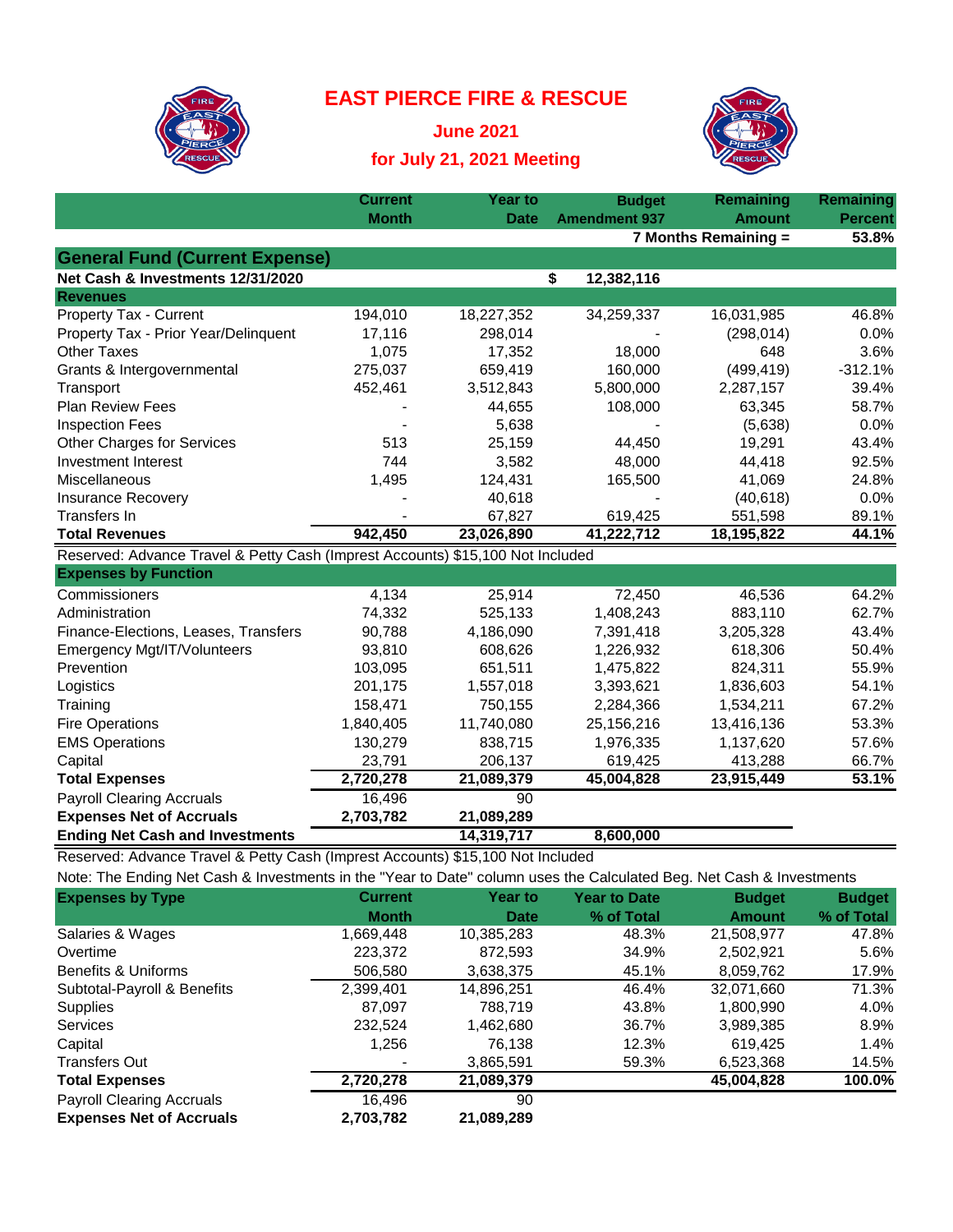## **EAST PIERCE FIRE & RESCUE**



**June 2021 for July 21, 2021 Meeting**



|                                        | <b>Current</b><br><b>Month</b> | <b>Year to</b> | <b>Budget</b>        | Remaining<br><b>Amount</b> | Remaining               |
|----------------------------------------|--------------------------------|----------------|----------------------|----------------------------|-------------------------|
|                                        |                                | <b>Date</b>    | <b>Amendment 937</b> | 7 Months Remaining =       | <b>Percent</b><br>53.8% |
| <b>Reserve Fund</b>                    |                                |                |                      |                            |                         |
| Net Cash & Investments 12/31/2020      |                                |                | 17,105,467<br>\$     |                            |                         |
| <b>Revenues</b>                        |                                |                |                      |                            |                         |
| Sale of Tax Title Property             |                                | 4              |                      | (4)                        | 0.0%                    |
| Investment Interest                    | 1,245                          | 9,327          | 36,000               | 26,673                     | 74.1%                   |
| Transfer In Carryover                  |                                | 3,780,541      | 3,780,541            |                            | 0.0%                    |
| Transfer In Newland/Tehaleh 112/117    |                                | 85,050         | 100,000              | 14,950                     | 15.0%                   |
| Transfer In GEMT IGT Return            |                                |                | 600,000              | 600,000                    | 100.0%                  |
| <b>Transfer In Capital Facilities</b>  |                                |                | 2,042,827            | 2,042,827                  | 100.0%                  |
| <b>Total Revenues</b>                  | 1,245                          | 3,874,922      | 6,559,368            | 2,684,446                  | 40.9%                   |
| <b>Expenses</b>                        |                                |                |                      |                            |                         |
| <b>Transfers Out</b>                   |                                |                | 619,425              | 619,425                    | 100.0%                  |
| <b>Total Expenses</b>                  | $\blacksquare$                 | $\blacksquare$ | 619,425              | 619,425                    | 0.0%                    |
| <b>Ending Net Cash and Investments</b> |                                | 20,980,389     | 23,045,410<br>S      |                            |                         |
|                                        |                                |                |                      |                            |                         |
| <b>Reserve Balances</b>                |                                | 6/30/2021      | <b>Policy Goal</b>   | (Short)/Over               |                         |
| <b>General Reserve</b>                 |                                | 3,056,004      | 3,070,000            | (13,996)                   |                         |
| <b>Equipment Reserve</b>               |                                | 6,466,538      | 6,480,000            | (13, 463)                  |                         |
| <b>Facilities Reserve</b>              |                                | 1,014,814      | 1,000,000            | 14,814                     |                         |
| <b>Employee Compensation Reserve</b>   |                                | 800.282        | 800,000              | 282                        |                         |
| <b>Capital Facilities Phase 2</b>      |                                | 4,149,970      | <b>Balance</b>       |                            |                         |
| <b>Station 118 Capital Reserve</b>     |                                | 485,909        | <b>Balance</b>       |                            |                         |
| Station 112/117 Reserve                |                                | 469,432        | <b>Balance</b>       |                            |                         |
| <b>EMS Equipment Reserve</b>           |                                | 4,537,442      | <b>Balance</b>       |                            |                         |
| <b>Total</b>                           | \$                             | 20,980,389     |                      |                            |                         |

| <b>Bond Fund (UTGO 2018)</b>           | <b>Current</b><br><b>Month</b> | <b>Year to</b><br><b>Date</b> | <b>Budget</b><br><b>Amendment 937</b> | Remaining<br><b>Amount</b> | Remaining<br><b>Percent</b> |
|----------------------------------------|--------------------------------|-------------------------------|---------------------------------------|----------------------------|-----------------------------|
| Net Cash & Investments 12/31/2020      |                                |                               | 320,068<br>\$                         |                            |                             |
| Property Tax - Bond Levy - Current     | 11,039                         | 1,065,366                     | 2,008,000                             | 926,612                    | 46.9%                       |
| Property Tax - Bond Levy - Prior/Del.  | 1,049                          | 16,022                        |                                       |                            | $0.0\%$                     |
| <b>Total Revenues</b>                  | 12.088                         | 1,081,388                     | 2,008,000                             | 926,612                    | 46.1%                       |
| <b>Expenses</b>                        |                                |                               |                                       |                            |                             |
| Debt Pmt - Principal - UTGO (2018)     | -                              |                               | 290,000                               | 290,000                    | 100.0%                      |
| Debt Pmt - Debt Svc - UTGO (2018)      | 810.925                        | 810.925                       | 1.622.150                             | 811.225                    | 50.0%                       |
| <b>Total Expenses</b>                  | 810,925                        | 810,925                       | 1,912,150                             | 1,101,225                  | 57.59%                      |
| <b>Ending Net Cash and Investments</b> |                                | 590,531                       | 415.918                               | 1,101,225                  |                             |